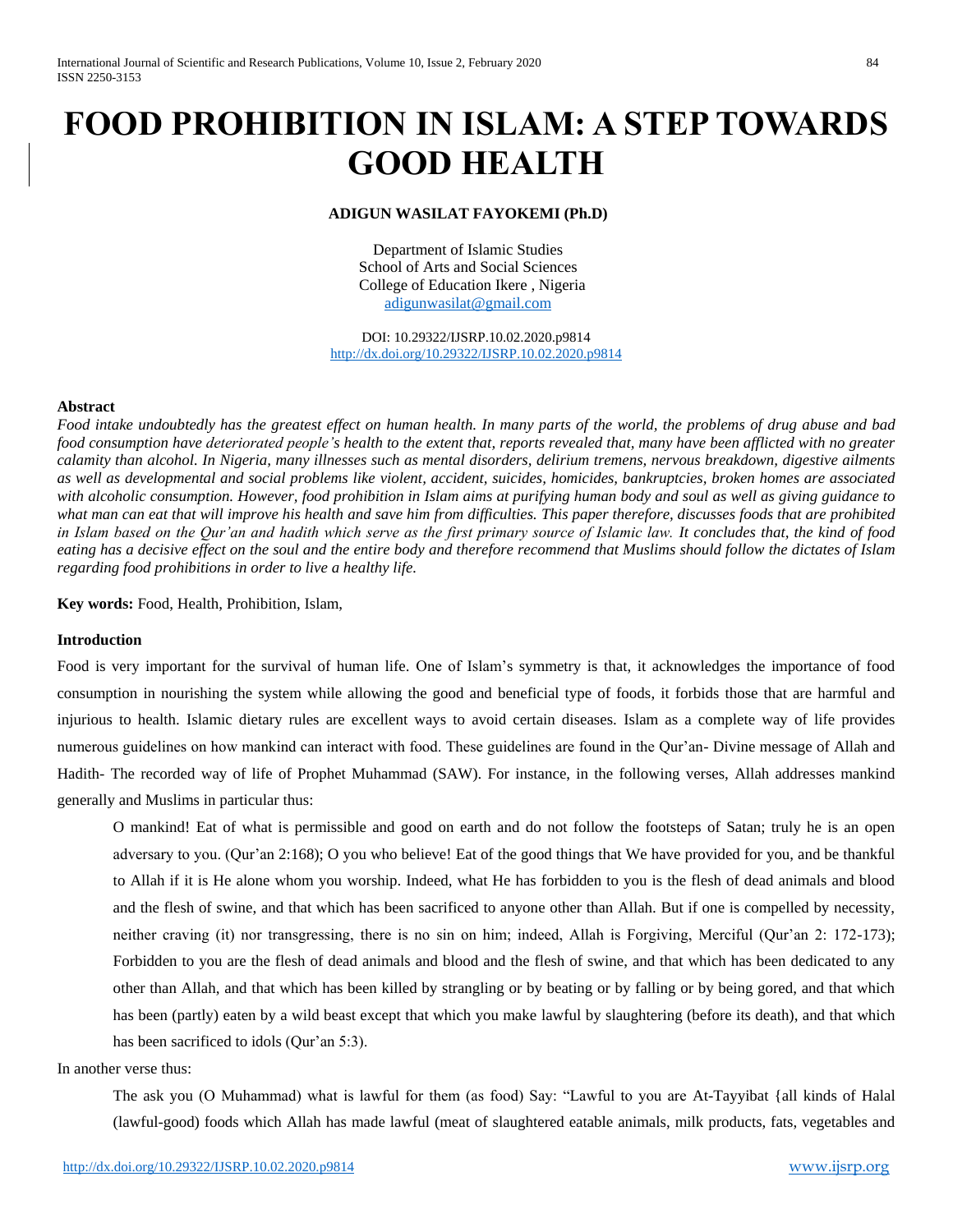fruits)}. And those beasts and birds of prey which you have trained as hounds, training and teaching them (to catch) in the manner as directed to you by Allah; so eat of what they catch for you, but pronounce the Name of Allah over it, and fear Allah. Verily, Allah is Swift in reckoning. Made lawful to you this day are *At-tayyibat* {all kinds of *Halal* (lawful) foods, which Allah has made lawful (meat of slaughtered eatable animals, milk products, fats, vegetables and fruits). The food (slaughtered cattle, eatable animals) of the people of the Scriptures (Jews and Christians) is lawful to you and yours is lawful to them.) (Qur'an 5: 4-5).

In the above verses, there is a general commandment given to all and sundry, Muslims, people of the Book (Jews and Christians) as well as the pagans (who were the creatures of Allah) concerning food and drinks. The Creator asks all His Creatures to follow His instruction and eat what is pure, clean, wholesome, nourishing and pleasant to the body. According to Doi (1984), all the qualities expected of food are beautifully summed up in the word '*Tayyib*' meaning 'good'. This indicates that, mankind does not have much knowledge concerning his life except with the directive of the one that created everything. In this regards, the Qur'an says: "It is He (Allah) who created for you all things that are on earth, moreover, His design comprehends the heavens, for He gave order and perfection to the seven firmaments; and of all things He has perfect knowledge" (Qur'an 2:29). Most of the diseases encountered on earth today have something to do with what goes into the body. For instance, the world medical experts and nutritionists are of the opinion that cigarette smoking carries nicotine into the lungs and deposit a black object in it which hinders breathing (Oloyede et al, 2007). It was believed that other parts of the body can also be affected by these deposits and can develop into diseases like lung cancer, tuberculosis, cancer of the throat and heart diseases.

Also, swine is a dirty animal whose foul habits and coarse-feeding are well known. Moreover, eating the flesh of swine may become a cause of glandular fever and leprosy (Doi, 1984). Recent medical and scientific studies have also shown negative effect of alcohol (Sawari et al, 2015). Consuming alcohol acts as a depressant to the nervous system and it can cause shrinking of the brain which can affect the digestive system, cause high blood pressure and increase the risk of brain hemorrhage and strokes, or affect sleep patterns. According to (Sawari et al, 2015), Consuming alcohol even in small amount often leads to drunkenness and lowering of one's guard, which in turn leads to other bad behavior. Alcohol has also torn apart families and broken many lives and careers (Taofiq, 2013). A person may also contact disease from the consumption of blood and dead animals. This is why Islam made certain foods forbidden to guarantee the health of the living as well as protecting the human environment against pollution.

## **Definition of Key Terms**

**Food:** Food is any substance consumed to provide nutritional value for an organism (Encyclopedia Brutanica). Food is usually of plant or animal origin, and contains essential nutrients such as carbohydrates, fats, proteins, vitamins, or minerals. The substance is ingested by an organism and assimilated by the organism's cells to provide energy, maintain life, or stimulate growth (Wikipedia). The main purpose of food is to maintain health and ensure healthy growth and development (Neslihan, 2018).

**Health:** The common perception of health is the absence of disease. The World Health Organization (1948) defines health as a state of complete physical, mental and social wellbeing and not merely an absence of disease or infirmity. It is on this note that Neslihan (2018), submits that, it is wrong to think that health means only the wellbeing of the body since a human being is comprised of a body, actions, social responses, senses, speech, mental faculties, and sexual characteristics all together, and the primary issue is the health of the whole. He then, adds that, health is the presence of complete wellbeing in all aspects of development in a human being.

**Prohibition:** Prohibition denotes all restrictive ordinances or anything that is not allowed according to the law (Al-Qaradawi, 1960). The Shari'ah has provided clear guidance in respect of lawful and the prohibited based on the teachings of the Qur'an and the Sunnah. Those things which are made unlawful are enumerated in details in the Qur'an: "He (Allah) has explained to you in in details what is forbidden to you" (Qur'an 6:119). Allah has fixed limits in respect of everything, and through the guidance of His Messenger. It is not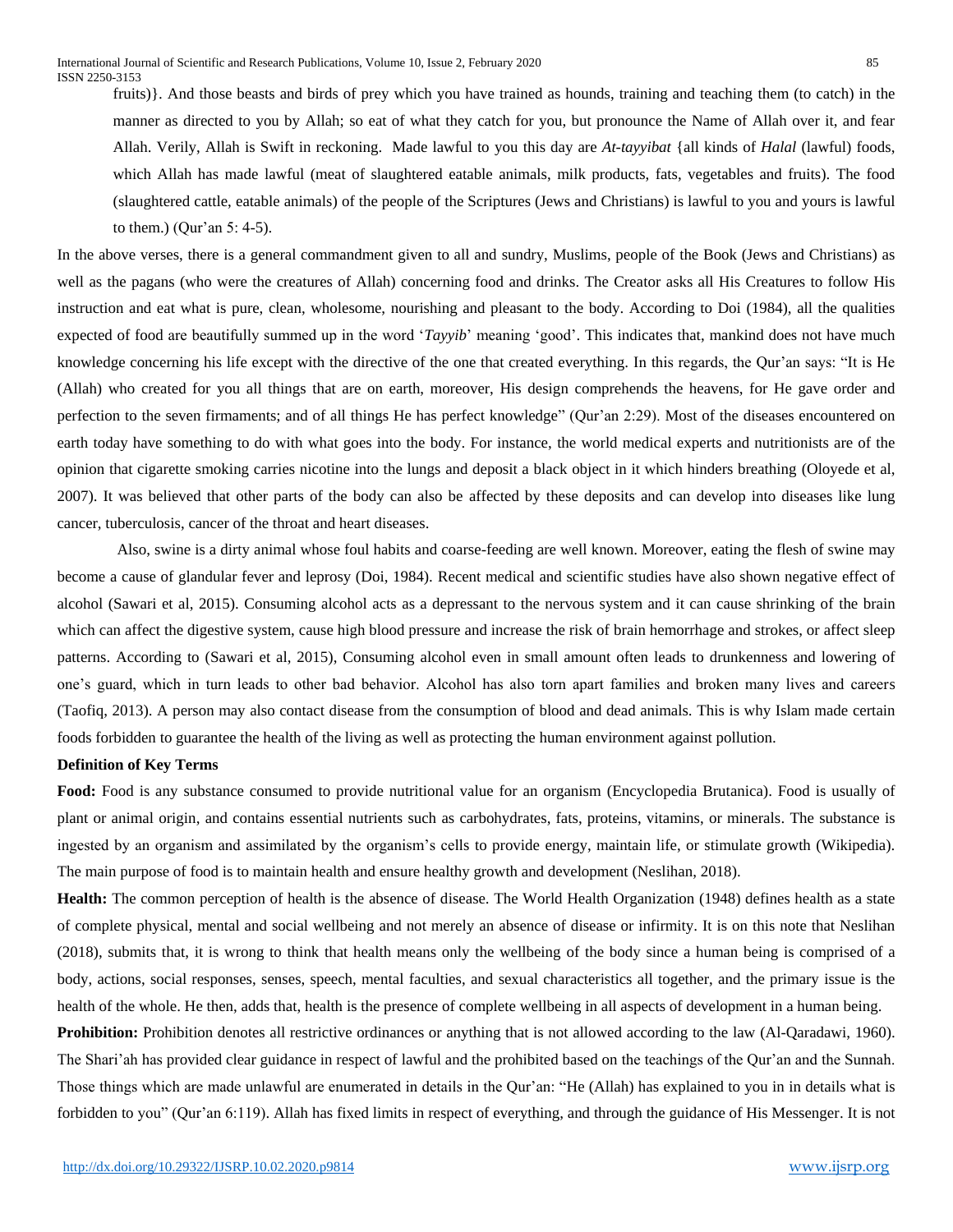any human being who decides what is lawful and unlawful, not even the Prophet through his own personal judgement. What is Halal (Lawful) is declared through the Qur'anic injunctions, and Muslims are asked to accept it as lawful. Likewise, nobody has an authority to declare any food, drink, dress or trade and business as haram (Prohibited). In this regards, the Qur'an says: "Do they have partners (with Allah) who have prescribed for them in religion that concerning which Allah has given no permission?" (Qur'an 42:21).

**Islam:** Islam is an Arabic word which is derived from tri-consonantal root 'SLM' which means to surrender, to submit, to yield, to give oneself over (Mustapha and Balogun, 2012). Islam as an Arabic, rich in meaning word also connotes submission and obedience. Hence, the conventional definition of Islam as the religion of peace and submission denotes peace between man and his Creator, and peace between man and his fellow man. Peace is thus expected by Muslims to be implemented in practice as a realization of the fact that, one of God's attributes 'As-Salam means source of peace, and the adjective 'Muslim' means peaceful while the concluding words of the daily prayers in Islam are expressions of peace (Adigun W.F, 2012). One important dimension of the definition is the "commitment to submit and surrender to God so that one can live in peace". Peace (Salam) is achieve through active obedience to the revealed laws of God, for God is the Source of all peace. Commitment to Islam entails striving for peace through a struggle for justice, equality of opportunity, mutual caring and consideration for the rights of others, and continuous research and acquisition of knowledge for the protection and utilization of the resources of creation (Islam101, 2020).

## **Foods That Are Prohibited in Islam**

Muslims are allowed to eat what is good (Qur'an 2:168). What is good entails food and drink that is identified as pure, clean, wholesome, nourishing and pleasing to taste. In Islam, everything is allowed (halal) except what has been specifically forbidden. Under the law, Muslims are enjoined to abstain from eating certain foods on health ground and in obedience to the commandment of Allah as epitomized in the Qur'an (Qur'an 2:173; 5:3; 5:90-91; 6:145; 16:115 e.t.c). It is on this note that the following foods and drinks are strictly prohibited (haram) in Islam:

- $\triangleright$  Dead meat Carrion
- $\triangleright$  Blood
- $\triangleright$  The flesh of swine (pork)
- $\triangleright$  The meat of an animal that has been sacrificed to idols or animal dedicated to anyone other than Allah
- $\triangleright$  Intoxicants

**Dead meat- Carrion:** Dead meat - Carrion refers to the animal that dies of itself (Malik, 1981). Qur'an categorizes dead animal to include: animal that dies as a result of disease, ill health or old age; animals that is beaten to death; animal that dies by falling from a height; animals which has been strangled to death like tying rope around its neck, or by suffocation etc; animal that dies as a result of being gored by the horns of another animal; animal that which has been (partly) eating by wild beasts (Qur'an 5: 4). Prophet Muhammad (SAW) was reported to have said: "Every beast of prey with canine teeth is forbidden to eat (Reported by Muslim). This hadith according to As-Sanani (2002), mentions a clear-cut and exhaustive indication of a standard stating that any flesh-eating beast of prey with canine teeth is forbidden to be eating. Similarly, any of the birds nibbling at its waste with the grip of its talons is forbidden. The reason behind prohibiting carrion as stated by Malik, (1981) and Qaradawi, (1960) is that, the death of the animal may have been caused by disease which may be harmful to human beings.

**Blood:** Allah says in the Quran, "Forbidden to you (for food) are …blood…." (Qur'an 5: 3). During the age of ignorance, people used to cook and consume the large intestine of an animal with its blood poured over it. After the revelation of the Quran, the oozed blood was forbidden (Kanik, 2020). However, a little blood remaining in the animal's meat after it is slaughtered or the blood that has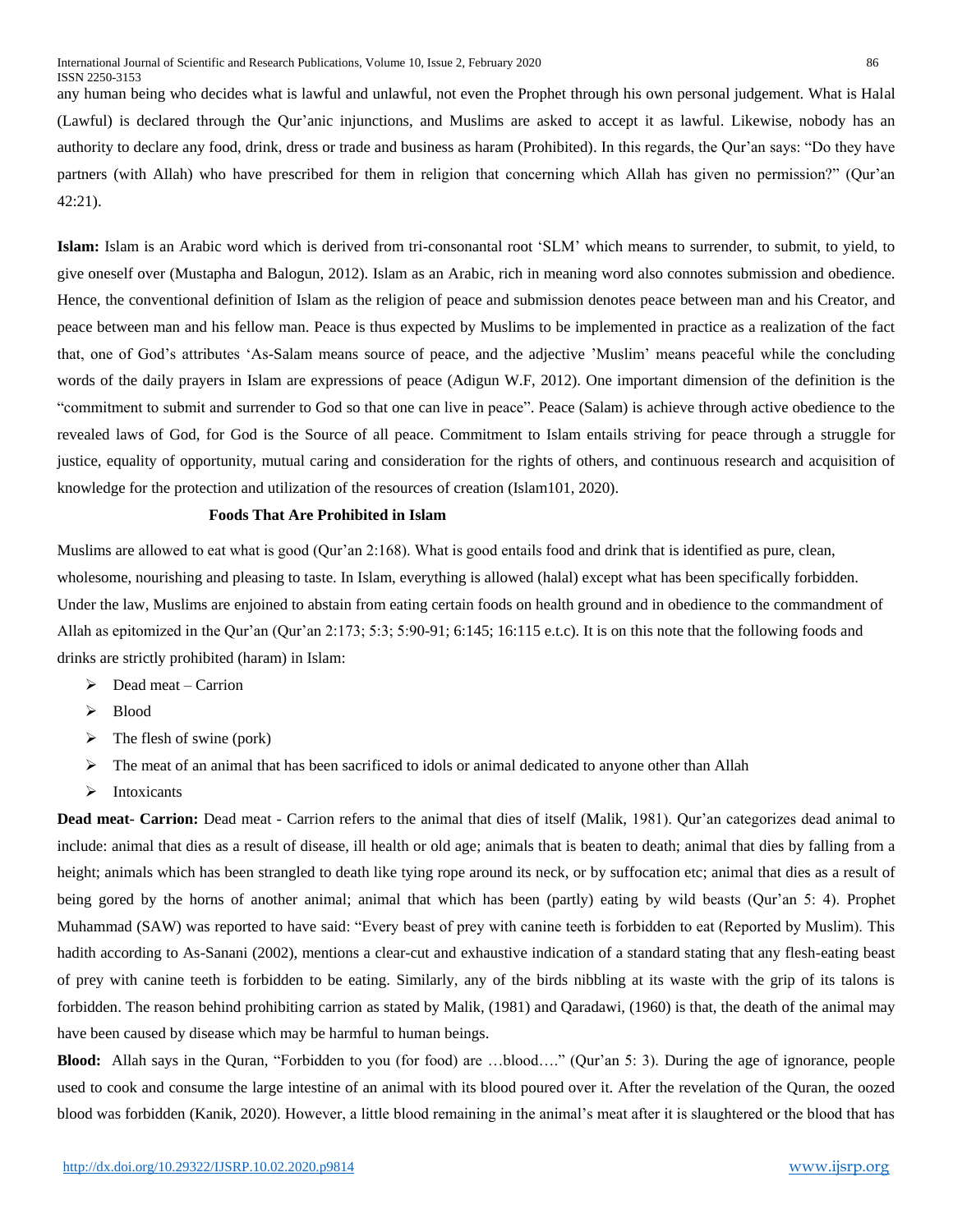turned into meat in the liver are considered permissible. The reason for forbidding the consumption of blood is that, when restricted to the areas where blood should be, such as the heart and vessels, blood is necessary for life. However, eating blood is detrimental to both the body and spirit. On one hand, blood is a haven for microbial growth. All microbes after entering the body, concentrate in blood first. The white blood cells fight body toxicities by destroying bacteria and helping to remove unwanted material. When blood stops circulating in the body, white blood cells are destroyed. Thus, the microbes that have no opposition any more, tend to multiply rapidly. And when blood stops circulating in the body, it becomes the filthiest part of a human or animal's body. On the other hand, foods affect a man's temperament and conduct through influencing glands and their hormone production. Consuming blood thus leads to cruelty and hard-heartedness (Kanik, 2020).

**Pork:** Among the prohibited food in Islam is the flesh of wine. In this regard, Allah sasys in the Qur'an thus: "Forbidden to you (for food) are ……and the flesh of swine…" (Qur'an 5:3). According to this verse, pork is considered prohibited as a whole so it becomes evident that pork is basically haram whether it is carrion or not. This is extended to such animals as dogs, cats, and monkeys. However, pork is specified because, the flesh of swine is produce from pig which relishes filth and offal, its meat is repugnant to persons of decent taste, moreover, medical research has proved that eating swine-flesh is injurious to health in all climates, especially hot ones. Scientific research has also that pork carries a deadly parasite (trichina), among others and no one can say what science may discover in the future which will shed more light on the wisdom of this prohibition (Qaradawi, 1960).

**The meat of an animal that has been sacrificed to idols or animal dedicated to anyone other than Allah:** The Qur'an says in this regards: "Forbidden to you are the flesh of dead…and that which has been dedicated to any other than Allah…." (Qur'an 5:3). This verse also refers to any animal that is slaughtered with the invocation of a name other than the of Allah. During the days of ignorance, the Arab polytheists when slaughtering an animal, would invoke the name of their idols like al- Lat or al- Uzza. Such a devotional act dedicated to someone other than Allah is prohibited. The above injunction implies that, if a *halal* animal is killed either in the name of any other than Allah, or, when Islamic rules have not been observed during the process, or, by disbelievers - it becomes prohibited to eat.

**Intoxicants:** Intoxicant is being described by the Qur'an as '*Khamr'. Khamr* was used to refer to any drink or drug that could obscure the intellect (Adigun, 2015). Among the intoxicating liquids or drugs that could obscure the intellect includes: Wine, beer, hot drinks and drugs like optium, bhang, indian hemp, madras, marijuana and cocaine. All these fall under intoxicants, and intoxicants are forbidden in Islam. In this connection, the Qur'an says: "O you who believe! Do not approach prayer when you are drunken, until you know that which you utter." (Qur'an 4 :43). In this verse, God refers to the fact that prayer becomes null and void when one is intoxicated. In another verse, it says: "They ask you concerning wine and gambling. Say: "In them is great sin, and some profit, for people; but the sin is greater than the profit." (Qur'an 2:219). In this verse, God introduced wine as having some benefit for people. Its benefits perhaps include the money made through its sale, minor health benefits as offered by various scientific studies, and the pleasure one gains as a result of drinking it. However, God has specified that, the harms it cause outweigh its benefits and thus forbidden. It is pertinent to note that, drinking intoxicants is naturally, morally, and intellectually harmful. Its negative physical effects include the disorder of the stomach, intestine, liver, lungs, nerves, blood vessels, heart, and the five senses (Kaniki, 2020).

Both past and modern physicians have written and presented statistics that indicate a variety of illnesses result from drinking wine. These include throat cancer, breast cancer, stroke, heart disease, and high blood pressure. Overall, it harms organs such as the brain, heart, liver, and pancreas. As for moral harms of drinking, intoxicating beverages, besides having negative effects on body also damage man's soul. It may lead to a person behaving without grace, or committing unintentional acts of insulting and harming others. They may commit crime or murder. They can divulge one's and others' secret and trample on human rules and sanctity, which form the basis of man's happiness. As for the intellectual harms of drinking intoxicating beverages, it dissipates one's wisdom, disrupts